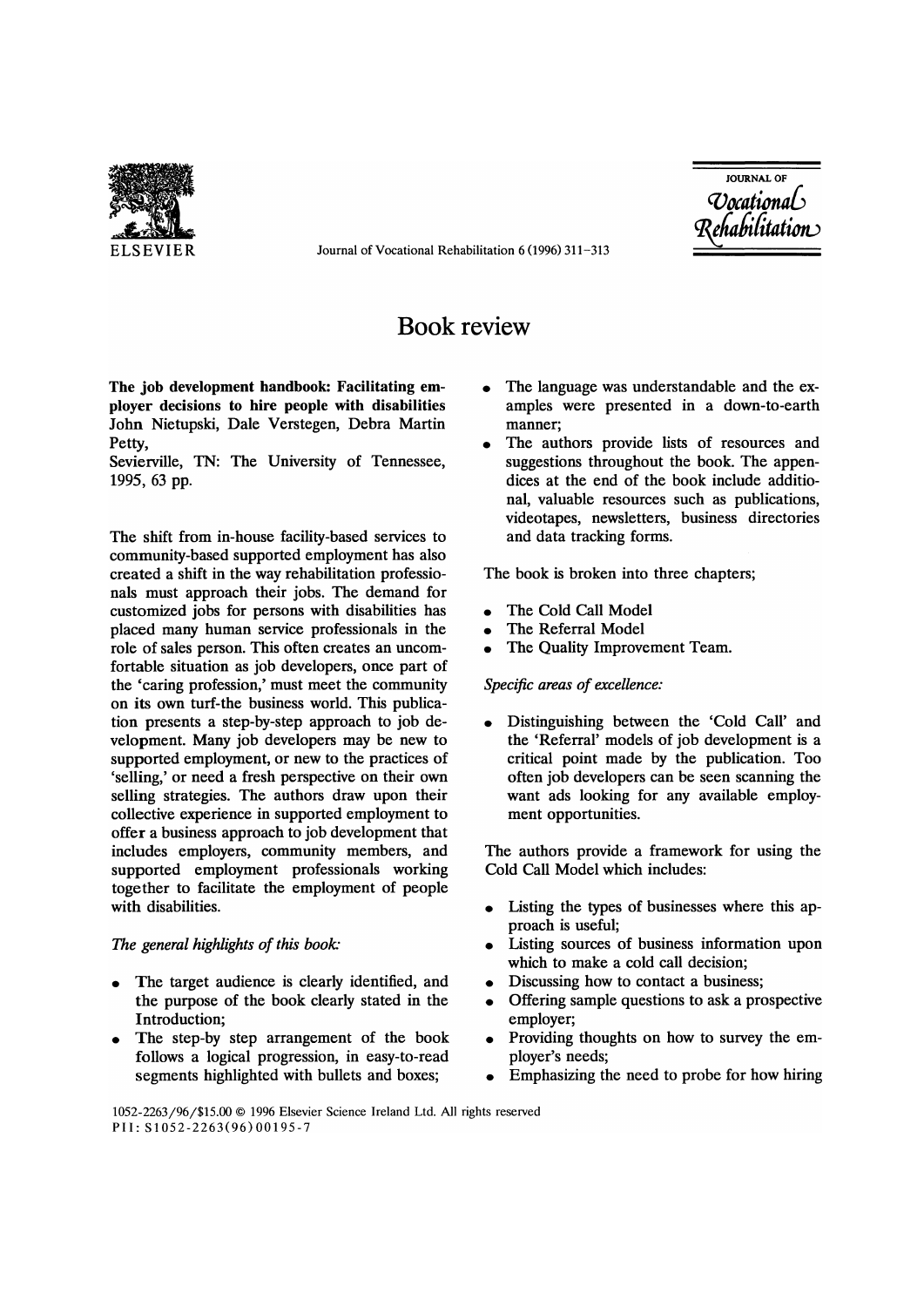a person with a disability benefits the employer;

- Presenting ideas on conducting site surveys; and
- Listing the important areas in a hiring proposal.

Chapter 1, The Cold Call Model offers several critical suggestions on managing the sales interview and process. Those include:

- Assuring that key decision-makers are present when the hiring proposal is made;
- The value of doing the legwork before a hiring proposal is offered;
- Making the prospective employer comfortable;
- The importance of listening, and allowing the employer time to make a decision; and
- Not being afraid to ask for a decision.

The Referral Model is presented as a way of 'turning cold calls into warm calls' (p. 2-1). It offers a contrast to the cold calling in that the main emphasis is on the use of advocates to pave the way for supported employment. As with the chapter on cold calling, the Referral Model takes a similar step-by-step approach to presenting the process to job developers.

The Referral Model offers a contrast to the Cold Call Model in that it depends on building and relying upon relationships to develop jobs. A long-standing belief is that the vast majority of jobs are found through personal networks. The Referral Model seeks to discover and capitalize on such networks.

Chapter 3, The Quality Improvement Team, is a noble and ambitious revision of the 'business advisory council.' The authors suggest the development of a team of advocates who examine the job development process, generate ideas for new development, and recruit new advocates. The team is also used to generate 'enthusiasm, commitment, and resources to what is otherwise considered an individualized occupational activity.' (P. 3-17)

*Areas in which this publication can be enhanced* 

The Cold Call Model represents many traditional sales tactics, like those used by Willy Loman, the central character in Arthur Miller's Death of A Salesman. An excerpt from Miller's play appears in the Forward of this publication. Although these tactics have been successful, the authors should consider toning down some of the high-pressure approaches, and re-thinking the language they use as they elaborate on the steps. In Willy Loman's world, the sale was the objective, and he would resort to manipulation and pressure to control his 'prospect.' In today's world, 'managing the process' is seen as the critical element of sales success.

In the introduction, the authors identify their two primary customers: people with disabilities and employers. They may want to consider adding a third group: the brokers or middle-men. They include, case managers, parents/guardians, and even managers of services for people with disabilities who control movement into supported employment. Without their input and support, employment for a person with a disability may be severely hampered.

Although the authors list people with disabilities as a prime customer, they are hardly mentioned in this publication. Their approach seems to be primarily focused on the supported employment agency, rather than on the individual person with a disability.

Chapter 1 offers trial questions to affect 'closing' the deal. Again, the term 'close' represents a traditional approach to selling. It is interesting that such a traditional objective as 'closing' would include questions that contradict another tried and tested tenet of selling  $-$  asking questions that can be answered with a yes or no. Modern sales professionals avoid 'yes or no questions' like the plague. Today's sales professionals also refer to getting a 'buying decision' instead of 'closing.'

The Referral Model should include more information about persons with disabilities and how an advocate can represent them to an employer.

The Quality Improvement Team is a wonderful idea. Keeping volunteers committed and inter-